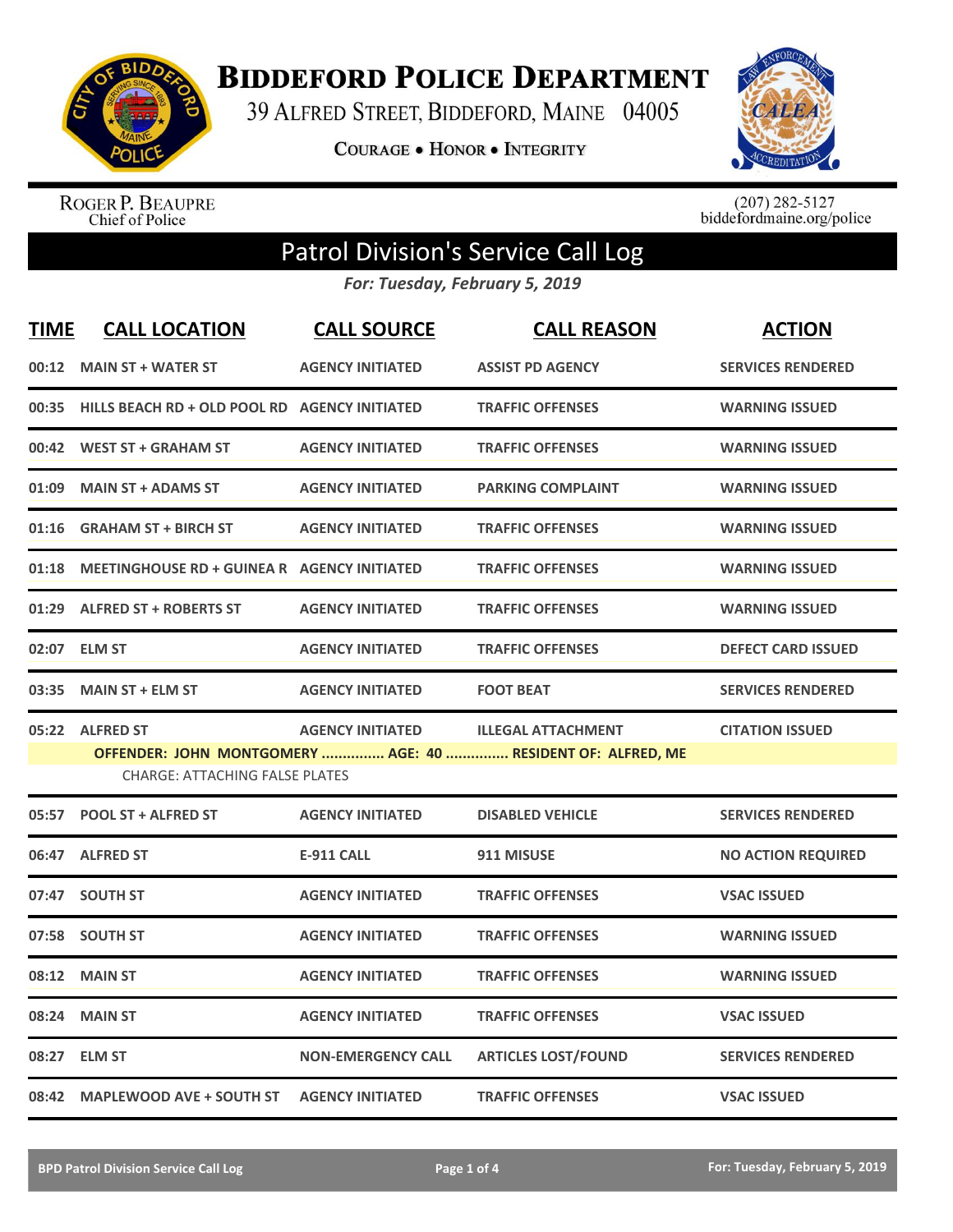| <b>TIME</b> | <b>CALL LOCATION</b>           | <b>CALL SOURCE</b>        | <b>CALL REASON</b>                 | <b>ACTION</b>                |
|-------------|--------------------------------|---------------------------|------------------------------------|------------------------------|
|             | 08:56 SOUTH ST                 | <b>AGENCY INITIATED</b>   | <b>TRAFFIC OFFENSES</b>            | <b>WARNING ISSUED</b>        |
|             | 09:11 HILL ST                  | <b>NON-EMERGENCY CALL</b> | <b>MISSING PERSON</b>              | <b>REPORT TAKEN</b>          |
|             | 09:25 ALFRED ST                | <b>AGENCY INITIATED</b>   | <b>TRAFFIC OFFENSES</b>            | <b>WARNING ISSUED</b>        |
|             | 09:25 ALFRED ST                | <b>AGENCY INITIATED</b>   | <b>DRUG BOX</b>                    | <b>SERVICES RENDERED</b>     |
|             | 09:39 ALFRED ST                | <b>AGENCY INITIATED</b>   | <b>TRAFFIC OFFENSES</b>            | <b>VSAC ISSUED</b>           |
|             | 09:39 ELM ST                   | <b>AGENCY INITIATED</b>   | <b>ANIMAL COMPLAINT</b>            | <b>SERVICES RENDERED</b>     |
|             | 09:57 FREEMAN ST               | <b>AGENCY INITIATED</b>   | <b>ANIMAL COMPLAINT</b>            | <b>SERVICES RENDERED</b>     |
|             | 10:02 ALFRED ST                | <b>AGENCY INITIATED</b>   | <b>TRAFFIC OFFENSES</b>            | <b>WARNING ISSUED</b>        |
|             | 10:04 GREEN ST                 | <b>WALK-IN AT STATION</b> | <b>PAPERWORK</b>                   | <b>SERVICES RENDERED</b>     |
|             | 10:14 MAINE TPKE               | <b>AGENCY INITIATED</b>   | <b>TRAFFIC OFFENSES</b>            | <b>WARNING ISSUED</b>        |
|             | 10:39 GUINEA RD                | <b>AGENCY INITIATED</b>   | <b>TRAFFIC OFFENSES</b>            | <b>WARNING ISSUED</b>        |
|             | 10:51 POOL ST                  | <b>AGENCY INITIATED</b>   | <b>TRAFFIC OFFENSES</b>            | <b>WARNING ISSUED</b>        |
|             | 10:54 SOUTH ST                 | <b>AGENCY INITIATED</b>   | <b>PRO-ACTIVE DV RESPONSE TEAM</b> | <b>NO VIOLATION</b>          |
|             | 10:56 DECARY RD                | <b>WALK-IN AT STATION</b> | <b>CIVIL COMPLAINT</b>             | <b>REPORT TAKEN</b>          |
|             | 10:56 EVANTHIA DR              | <b>NON-EMERGENCY CALL</b> | <b>ASSIST PD AGENCY</b>            | <b>SERVICES RENDERED</b>     |
|             | 11:01 POOL ST                  | <b>AGENCY INITIATED</b>   | <b>TRAFFIC OFFENSES</b>            | <b>WARNING ISSUED</b>        |
|             | 11:11 ALFRED ST                | <b>NON-EMERGENCY CALL</b> | <b>ARTICLES LOST/FOUND</b>         | <b>SERVICES RENDERED</b>     |
|             | 11:20 SOUTH ST + OLD HOLLIS RD | <b>NON-EMERGENCY CALL</b> | <b>DEBRIS</b>                      | <b>GONE ON ARRIVAL</b>       |
|             | 11:32 ELM ST                   | <b>E-911 CALL</b>         | <b>CHECK WELFARE</b>               | <b>SERVICES RENDERED</b>     |
|             | 11:43 ALFRED ST                | <b>AGENCY INITIATED</b>   | <b>CAR SEAT DETAIL</b>             | <b>SERVICES RENDERED</b>     |
|             | 11:45 SPRUCE ST                | <b>AGENCY INITIATED</b>   | <b>TRAFFIC OFFENSES</b>            | <b>VSAC ISSUED</b>           |
|             | <b>11:46 GREEN ST</b>          | <b>AGENCY INITIATED</b>   | <b>PAPERWORK</b>                   | <b>PAPERWORK NOT SERVED</b>  |
|             | 11:59 GREEN ST                 | <b>RADIO</b>              | <b>CODES ENFORCEMENT</b>           | <b>REFERRED OTHER AGENCY</b> |
|             | 12:03 MAIN ST                  | <b>AGENCY INITIATED</b>   | <b>TRAFFIC OFFENSES</b>            | <b>VSAC ISSUED</b>           |
|             | 13:05 MAY ST                   | <b>AGENCY INITIATED</b>   | <b>TRAFFIC OFFENSES</b>            | <b>WARNING ISSUED</b>        |
|             | 13:26 HILL ST                  | <b>AGENCY INITIATED</b>   | <b>TRAFFIC OFFENSES</b>            | <b>VSAC ISSUED</b>           |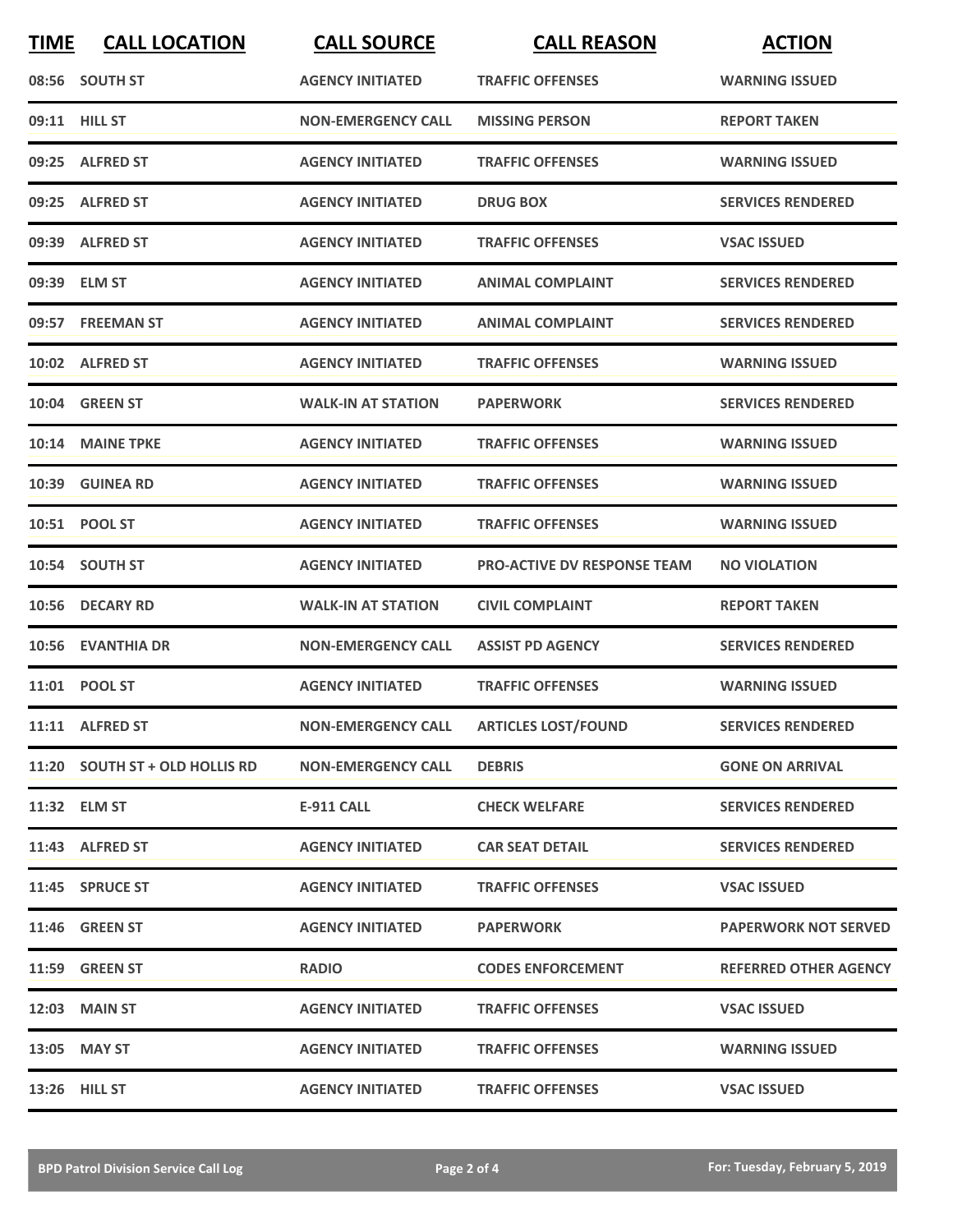| <b>TIME</b> | <b>CALL LOCATION</b>          | <b>CALL SOURCE</b>        | <b>CALL REASON</b>                             | <b>ACTION</b>                |
|-------------|-------------------------------|---------------------------|------------------------------------------------|------------------------------|
| 13:33       | <b>CATHEDRAL OAKS DR</b>      | <b>AGENCY INITIATED</b>   | <b>ANIMAL COMPLAINT</b>                        | <b>WARNING ISSUED</b>        |
| 13:39       | <b>GRAHAM ST</b>              | <b>AGENCY INITIATED</b>   | <b>TRAFFIC OFFENSES</b>                        | <b>WARNING ISSUED</b>        |
|             | 13:41 HILL ST                 | <b>AGENCY INITIATED</b>   | <b>TRAFFIC OFFENSES</b>                        | <b>WARNING ISSUED</b>        |
|             | 13:51 DECARY RD               | <b>AGENCY INITIATED</b>   | <b>PAPERWORK</b>                               | <b>PAPERWORK NOT SERVED</b>  |
| 13:59       | <b>GRANITE ST</b>             | <b>AGENCY INITIATED</b>   | <b>TRAFFIC OFFENSES</b>                        | <b>WARNING ISSUED</b>        |
| 14:06       | <b>HILL ST + WEST ST</b>      | <b>AGENCY INITIATED</b>   | <b>TRAFFIC OFFENSES</b>                        | <b>WARNING ISSUED</b>        |
| 14:25       | <b>MEDICAL CENTER DR</b>      | <b>RADIO</b>              | <b>SUSPICION</b>                               | <b>GONE ON ARRIVAL</b>       |
| 14:35       | <b>ALFRED ST</b>              | <b>NON-EMERGENCY CALL</b> | <b>TRESPASSING</b>                             | <b>FIELD INTERVIEW</b>       |
| 14:59       | <b>BACON ST + HIGH ST</b>     | <b>NON-EMERGENCY CALL</b> | <b>WARRANT ARREST</b>                          | <b>NO ACTION REQUIRED</b>    |
|             | 15:24 BOULDER WAY             | <b>NON-EMERGENCY CALL</b> | <b>SUSPICION</b>                               | <b>SERVICES RENDERED</b>     |
|             | 15:32 ALFRED ST               | <b>WALK-IN AT STATION</b> | <b>COURT ORDERED CHECK IN</b>                  | <b>NO VIOLATION</b>          |
|             | 15:35 ALFRED ST               | <b>RADIO</b>              | <b>CHECK WELFARE</b>                           | <b>SERVICES RENDERED</b>     |
|             | <b>15:58 SPRINGBROOK DR</b>   | <b>NON-EMERGENCY CALL</b> | <b>MENTAL ILLNESS CASES</b>                    | <b>TRANSPORT TO HOSPITAL</b> |
| 16:16       | <b>HAZEL ST</b>               | <b>NON-EMERGENCY CALL</b> | <b>MENTAL ILLNESS CASES</b>                    | <b>TRANSPORT TO HOSPITAL</b> |
|             | 17:02 WEST ST                 | <b>AGENCY INITIATED</b>   | <b>TRAFFIC OFFENSES</b>                        | <b>WARNING ISSUED</b>        |
|             | 17:12 ALFRED ST + BARRA RD    | <b>AGENCY INITIATED</b>   | <b>TRAFFIC OFFENSES</b>                        | <b>WARNING ISSUED</b>        |
|             | 17:19 HILL ST                 | <b>AGENCY INITIATED</b>   | <b>PAPERWORK</b>                               | <b>NEGATIVE CONTACT</b>      |
|             | 17:24 POOL ST                 | <b>NON-EMERGENCY CALL</b> | <b>CHECK WELFARE</b>                           | <b>NO ACTION REQUIRED</b>    |
|             | 17:28 SUMMER ST               | <b>NON-EMERGENCY CALL</b> | <b>SUSPICION</b>                               | <b>BUILDING CHECK/SECURE</b> |
|             | 17:32 ELM ST                  | <b>AGENCY INITIATED</b>   | <b>TRAFFIC OFFENSES</b>                        | <b>WARNING ISSUED</b>        |
|             | 17:37 GREEN ST                | <b>AGENCY INITIATED</b>   | <b>PAPERWORK</b>                               | <b>NEGATIVE CONTACT</b>      |
|             | <b>17:48 GREEN ST</b>         | <b>AGENCY INITIATED</b>   | <b>CODES ENFORCEMENT</b>                       | <b>REFERRED OTHER AGENCY</b> |
|             | 17:59 WENTWORTH ST            | <b>NON-EMERGENCY CALL</b> | ATTEMPTED/THREATENED SUICIDE SERVICES RENDERED |                              |
|             | 18:09 MEDICAL CENTER DR       | <b>E-911 CALL</b>         | 911 MISUSE                                     | <b>SERVICES RENDERED</b>     |
|             | 18:24 ALFRED ST + BOULDER WAY | <b>NON-EMERGENCY CALL</b> | <b>DISABLED VEHICLE</b>                        | <b>VEHICLE TOWED</b>         |
|             | 18:31 POOL ST + KYLE LN       | <b>AGENCY INITIATED</b>   | <b>TRAFFIC OFFENSES</b>                        | <b>WARNING ISSUED</b>        |